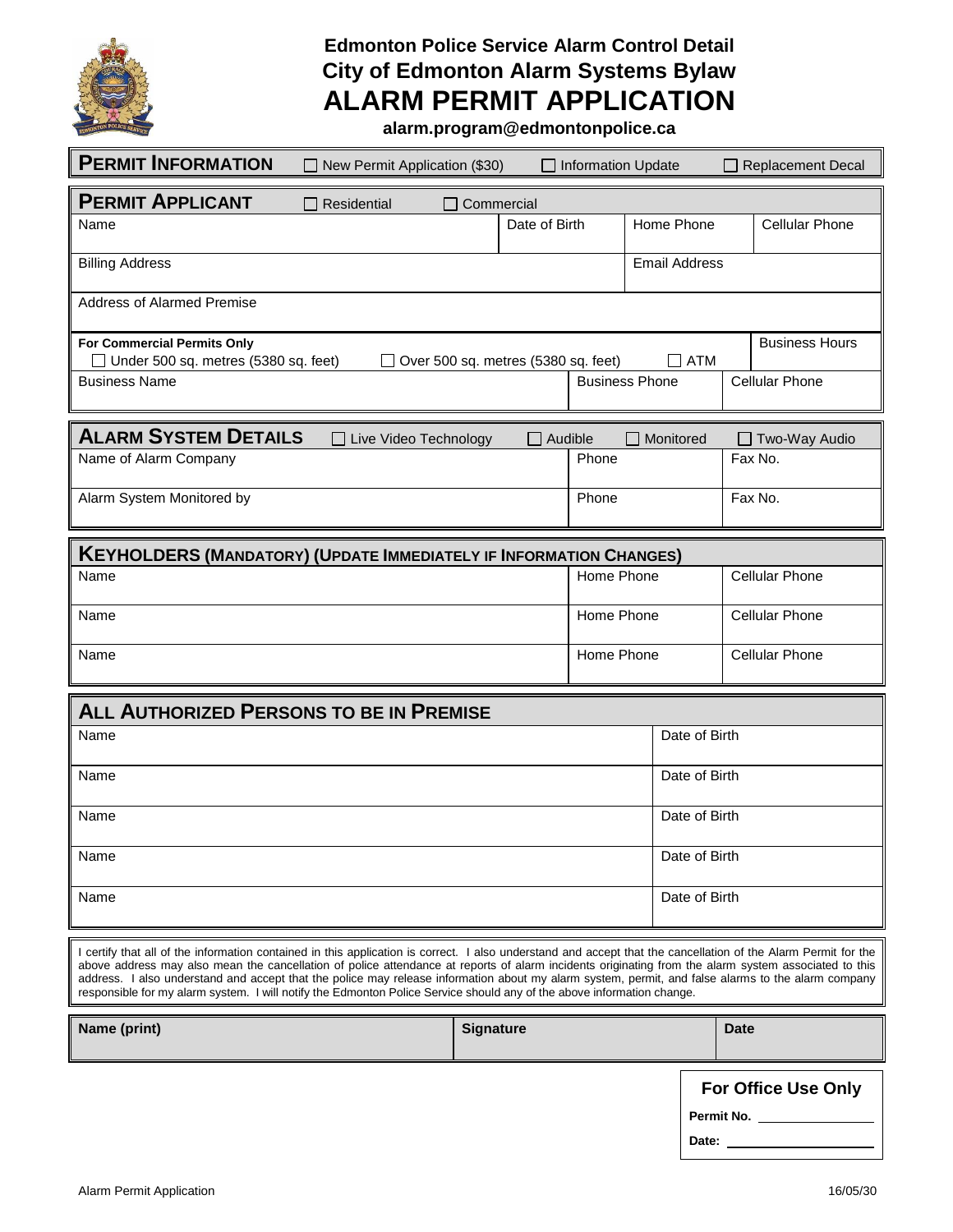

# **Edmonton Police Service Alarm Control Detail City of Edmonton Alarm Systems Bylaw ALARM PERMIT APPLICATION**

## **alarm.program@edmontonpolice.ca**

The Alarm Systems Bylaw and the Edmonton Police Service Alarm Program are intended to promote the responsible use of alarm systems and to produce benefits to the public, alarm system users, the alarm industry and the City of Edmonton. The City of Edmonton Alarm Systems Bylaw #10922 requires that an alarm system operator must obtain an alarm permit available from the Edmonton Police Service Alarm Bylaw Program.

#### **ALARM PERMIT APPLICATION INSTRUCTIONS**

| <b>Alarm Permit Number:</b>                 | The alarm permit number is not transferable from one address to another, nor from one owner<br>to another.                                                                                                                                                                                                          |  |  |  |
|---------------------------------------------|---------------------------------------------------------------------------------------------------------------------------------------------------------------------------------------------------------------------------------------------------------------------------------------------------------------------|--|--|--|
| <b>Alarm Permit Applicant:</b>              | The permit applicant must be the person or commercial entity responsible for the alarm<br>system. If the permit applicant is a commercial entity, a contact person is required. The<br>address should be the mailing address where all correspondence can be sent.                                                  |  |  |  |
| <b>Obtaining an Alarm System</b><br>Permit: | Submit a completed Alarm System Permit Application, along with the \$30.00 alarm system<br>permit fee, to the Alarm Bylaw Program.                                                                                                                                                                                  |  |  |  |
| <b>Payment Options:</b>                     | by attending the Alarm Bylaw Program<br>1. In person<br>office<br>located<br>at<br>#108, 14315-118 Avenue, Monday to Thursday from 8:00 am - 4:30 pm, Friday from<br>8:00 am - Noon. Acceptable forms of payment include cash, credit card, debit card,<br>cheque or money order payable to the "City of Edmonton". |  |  |  |
|                                             | 2. In person by attending any Edmonton Police Service community or divisional police<br>station. Please note: A cheque or money order made payable to the "City of Edmonton"<br>is the only method available at these locations.                                                                                    |  |  |  |
|                                             | By mailing your application to the Alarm Bylaw Program at Edmonton Police<br>3.<br>Headquarters, 9620-103A Avenue, Edmonton, Alberta, T5H 0H7. Include payment by<br>cheque or money order made payable to the "City of Edmonton".                                                                                  |  |  |  |
| <b>ALARM SYSTEM DETAILS</b>                 |                                                                                                                                                                                                                                                                                                                     |  |  |  |
| <b>Name of Alarm Company:</b>               | Name of the alarm company that is by contract associated to your alarm system to provide<br>service maintenance, etc.                                                                                                                                                                                               |  |  |  |
| <b>Name of Alarm Monitoring</b><br>Company: | Name of the monitoring company that is responsible for monitoring your alarm system.<br>For non-monitored systems, you are required to provide the name of a security service<br>and/or two persons who are able to meet the conditions of Section 7(d)(i) of the Alarm<br><b>Systems Bylaw.</b>                    |  |  |  |
| Keyholders:                                 | Provide the name and contact information for these keyholders. This information is<br>mandatory to provide. Failure to provide keyholder information will result in the<br>application not being processed. It is the responsibility of the owner of the alarm                                                      |  |  |  |

The personal information on this form will be collected and shared for the purposes outlined in Sections 37 to 41 of the *Freedom of Information and Protection of Privacy (FOIP) Act*, and for other legal requirements where they are consistent with the FOIP Act. If you have any questions regarding the collection of information, contact Alarm Program, Edmonton Police Service, 9620-103 A Avenue, Edmonton, Alberta, T5H 0H7

**system to ensure keyholder information is updated at all times.** 

**Remove this instruction page from the application and retain it until you receive your alarm permit.**